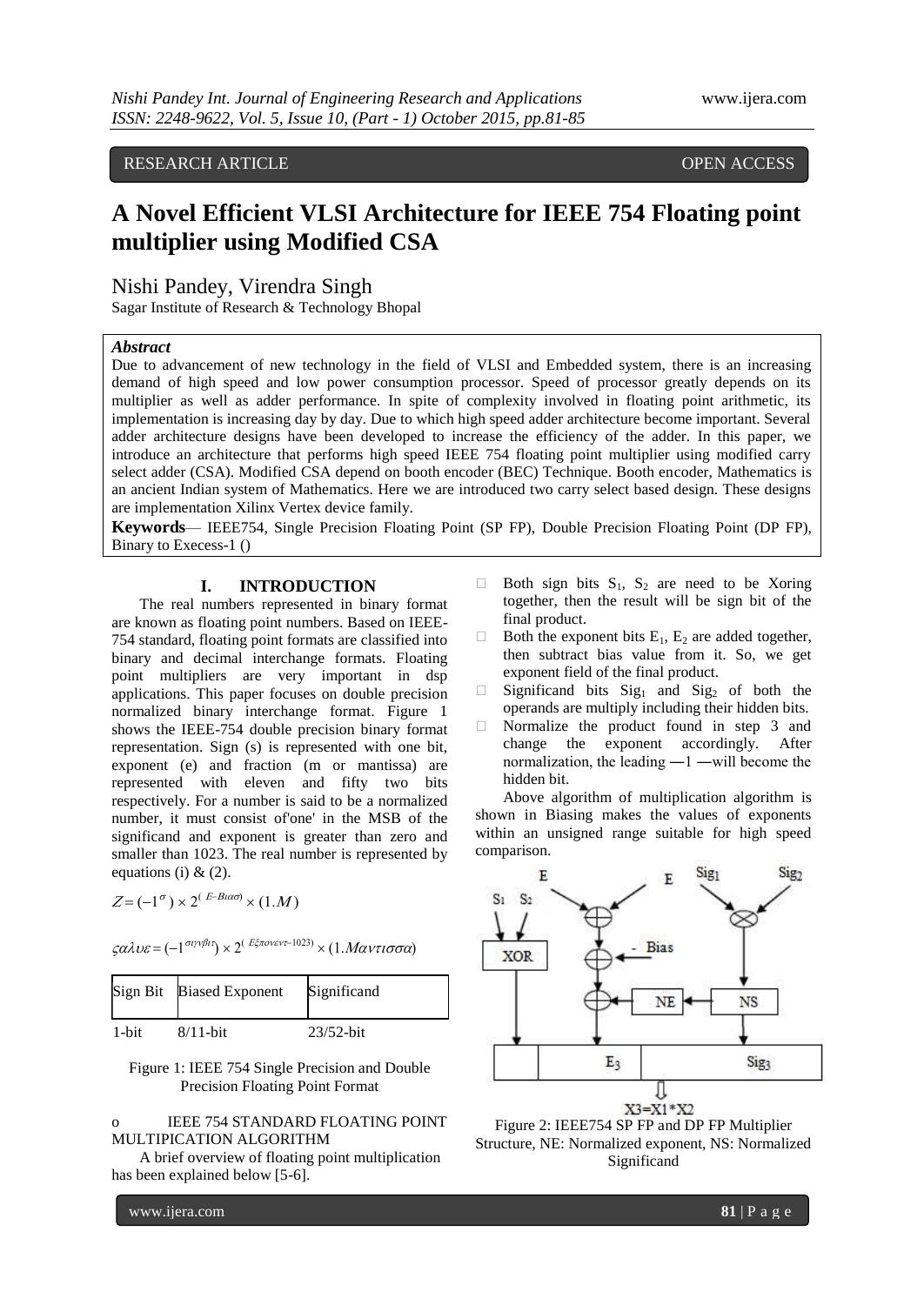#### **II. MODIFIED CSA**

Figure 3 shows schematic of the 8-bit modified CSA using dual RCA. The structure consists of three groups with different bit size dual RCA. Figure 4 shows the group 2 of the CSA in details and calculation of area (cost) and delay. The delay and area evaluation methodology considers all gates to be made up of AND, OR, and Inverter (AOI), each having delay equal to 1 unit and area equal to 1 unit. We then add up the number of gates in the longest path of a logic block that contributes to the maximum delay. The area evaluation is done by counting the total number of AOI gates required for each logic block. Based on this approach, the CSLA adder blocks of 2:1 mux, Half Adder (HA), and FA are evaluated and listed in Table I.



Figure 3: 8-bit Modified CSA with dual RCA

| ື້ນມາ               |       |      |  |
|---------------------|-------|------|--|
| <b>Adder Blocks</b> | Delay | Area |  |
| <b>XOR</b>          | 3     |      |  |
| $2:1$ MUX           | 3     |      |  |
| Half adder          | 3     |      |  |
| Full adder          | 6     | 13   |  |





In figure 4, basic structure of 6:3 MUX using two full adders, each full adder given one input and one carry. So group two 3:2 RCA used one Cin=0 and one Cin=1. Each RCA gives two outputs and one carry. So overall four outputs and two carry passing through the mux. MUX select the RCA depend on previous carry.



Figure 5: 8-bit Modified CSA with RCA and BEC

The structure consists of three groups with different bit size RCA and BEC. The group 2 has one 2-B RCA which has1 full adder (FA) and 1half adder  $(HA)$  for Cin = 0 and a 3-B BEC is used instead of another 2-b RCA with  $Cin = 1$ . In similar manner the area and power delay can be calculated for each group. Figure 6 shows the group 2 of the BEC in detail and calculation of area and delay.

Booth encoding is a techniques to reduce the number of partial products in n-bit encoder. Booth encoder change the binary to excess-1 converter is used to reduce the area and power consumption in CSA. Figure 6 shows the basic structure of 3-b BEC. The Boolean expressions of the 3-b BEC is as

$$
X0 = \sim B0 \tag{1}
$$

Table II: Function Table of 3-bit Booth Encoder

| Binary[2:0] | Excess- $1[2:0]$ |
|-------------|------------------|
| 000         | 001              |
| 001         | 010              |
| 010         | 011              |
|             |                  |
|             |                  |
| 111         | 000              |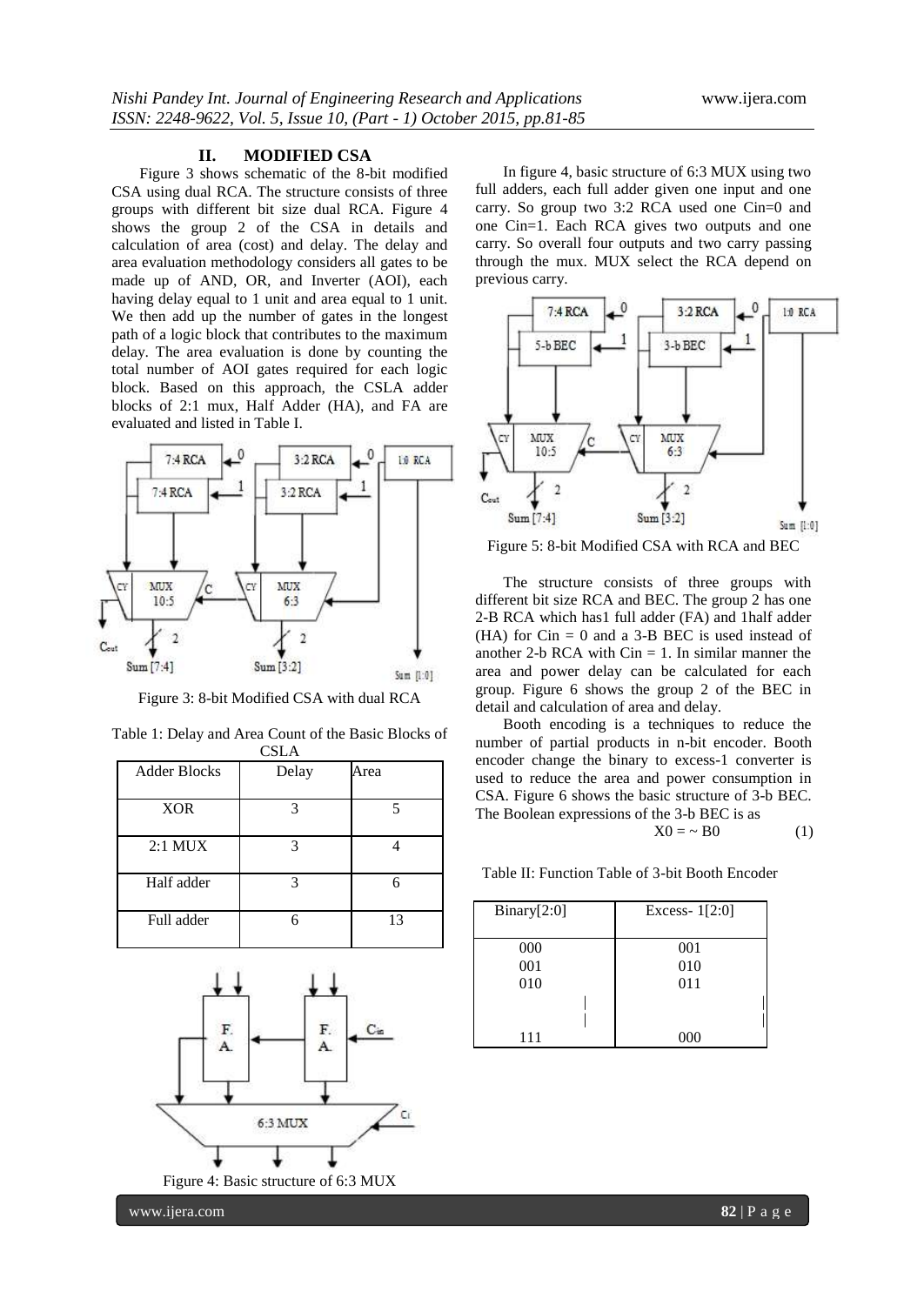

Figure 6:3-bit Booth Encoder

$$
X1 = B0^{\wedge}B1
$$
 (2)  

$$
X2 = B2^{\wedge} (B0 & B1 & B2)
$$
 (3)

Table III: Comparison of the delay and cost of the 8 bit modified CSA with dual RCA and 8-bit modified

| CSA with RCA and BEC     |               |      |       |               |
|--------------------------|---------------|------|-------|---------------|
| Group                    | Previous Work |      |       | Proposed Work |
|                          | Delay         | Area | Delay | Area          |
| Group $1 \vert 12 \vert$ |               | 19   | 12    | 19            |
| Group $2$ $21$           |               | 57   | 23    | 43            |
| Group 3 39               |               | 17   | 42    | 89            |

# **III. PROPOSED DESIGN**

In IEEE754 standard floating point representation, 8 bit Exponent field in single precision floating point (SP FP) representation and 11 bit in double precision floating point (DP FP) representation are need to add with another 8 bit exponent and 11 bit exponent respectively, in order to multiply floating point numbers represented in IEEE 754 standard as explained earlier. Ragini et al. [10] has used parallel adder for adding exponent bits in floating point multiplication algorithm. We proposed the use of 8-bit modified CSA with dual RCA and 8 bit modified CSA with RCA and BEC for adding the exponent bits. We have found the improved area of 8 bit modified Carry select adder with RCA and BEC over the 8-bit modified CSA with dual RCA.

#### o Sign bit calculation

To calculate the sign bit of the resultant product for SP FP and DP FP multiplier, the same strategy will work. We just need to XOR together the sign bits of both the operands. If the resultant bit is  $\mathbf{I}^{\prime}$ , then the final product will be a negative number. If the resultant bit is  $\mathbf{0}^{\prime}$ , then the final product will be a positive number.

# Exponent bit calculation

Add the exponent bits of both the operands together, and then the bias value (127 for SPFP and 1023 for DPFP) is subtracted from the result of addition. This result may not be the exponent bits of the final product. After the significand multiplication, normalization has to be done for it. According to the normalized value, exponents need to be adjusted. The adjusted exponent will be the exponent bits of the final product.

#### o Significand bit calculation

Significand bits including the one hidden bit are need to be multiply, but the problem is the length of the operands. Number of bits of the operand will become 24 bits in case of SP FP representation and it will be 53 bits in case of DP FP representation, which will result the 48 bits and 106 bits product value respectively. In this paper we use the technique of break up the operands into different groups then multiply them. We get many product terms, add them together carefully by shifting them according to which part of one operand is multiplied by which part of the other operand. We have decomposed the significand bits of both the operands ain four groups. Multiply each group of one operand by each group of second operand. We get 16 product terms. Then we add all of them together very carefully by shifting the term to the left according to which groups of the operands are involved in the product term.

#### **IV. SIMULATION RESULT**

All the designing and experiment regarding algorithm that we have mentioned in this paper is being developed on Xilinx 6.2i updated version. Xilinx 6.2i has couple of the striking features such as low memory requirement, fast debugging, and low cost. The latest release of  $ISE^{TM}$  (Integrated Software Environment) design tool provides the low memory requirement approximate 27 percentage low. ISE 6.2i that provides advanced tools like smart compile technology with better usage of their computing hardware provides faster timing closure and higher quality of results for a better time to designing solution.

These designs were compared with IEEE-754 floating point multiplier architecture proposed by Ragini et al. [10] to show for the improvements obtained.

So Ragini et al. [10] architecture is best in all these architectures. Implementing the Ragini et al. [10], proposed architecture IEEE-754 floating point design has been captured by VHDL and the functionality is verified by RTL and gate level simulation. To estimate the number of slice, number of 4-i/p LUTs and maximum combinational path delay (MCPD). Comparison of Xilinx result is given in Table IV-V respectively.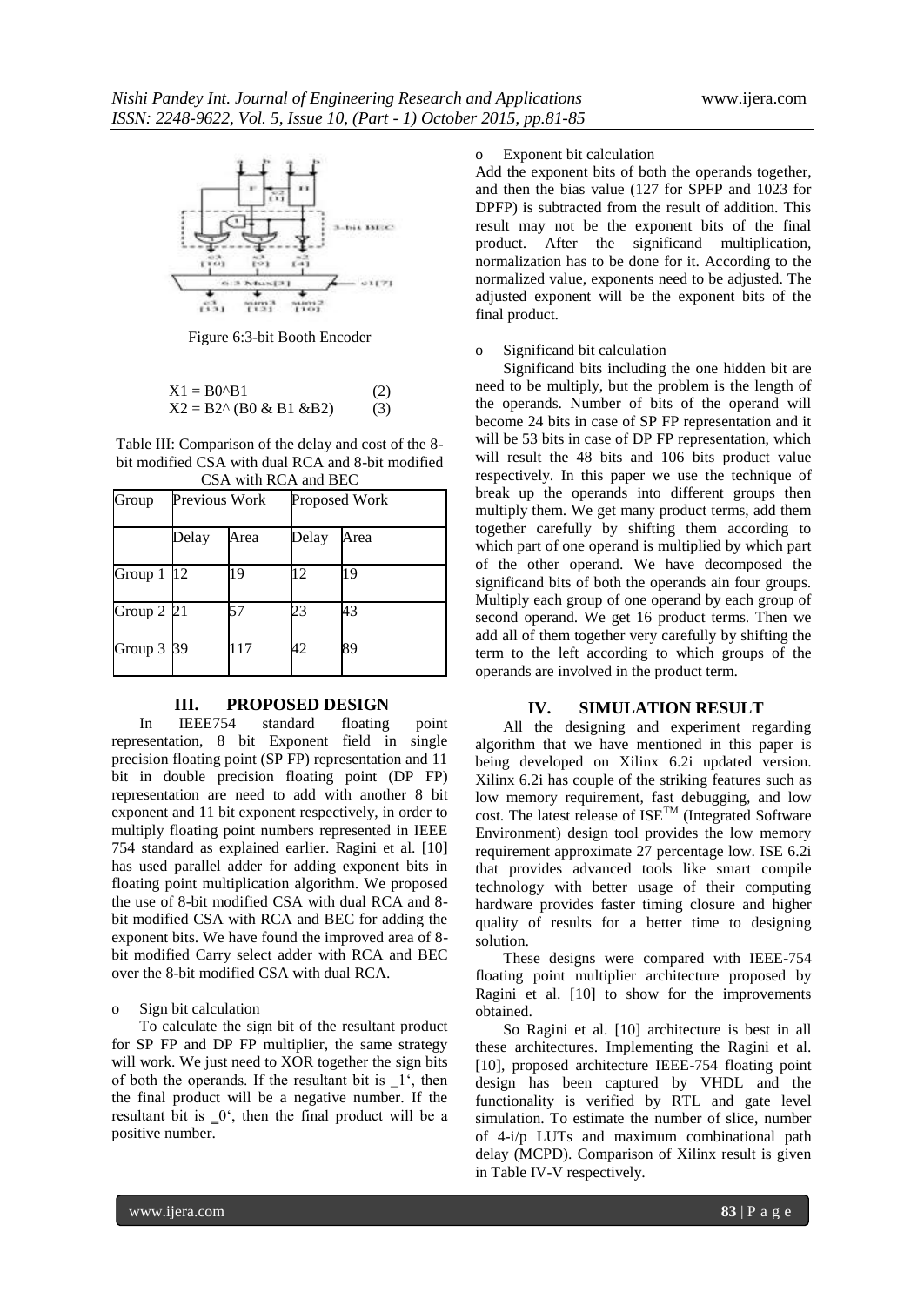| <b>Design</b>           | $\frac{1}{2}$ in $\frac{1}{2}$ is and $\frac{1}{2}$ is indicipally<br><b>Exponent Adder</b> | No. of | No. of 4             | <b>MCPD</b> |
|-------------------------|---------------------------------------------------------------------------------------------|--------|----------------------|-------------|
|                         |                                                                                             | slices | input<br><b>LUTs</b> | (ns)        |
| DP FP                   | Carry Skip adder                                                                            | 16     | 27                   | 17.977      |
| (Ragini et              | Parallel adder                                                                              | 13     | 22                   | 20.253      |
| al.)                    | Carry select adder                                                                          | 13     | 23                   | 15.573      |
| <b>Proposed</b><br>Work | Modified CSA<br>with<br>dual RCA                                                            | 17     | 29                   | 15.341      |
|                         | Modified CSA<br>with<br><b>RCA</b> and <b>BEC</b>                                           | 11     | 21                   | 13.547      |
| <b>SP FP</b>            | Carry Skip adder                                                                            | 11     | 20                   | 12.865      |
| (Ragini et              | Parallel adder                                                                              | 9      | 16                   | 16.299      |
| al.)                    | Carry select adder                                                                          | 9      | 16                   | 12.801      |
| <b>Proposed</b><br>Work | Modified CSA<br>with<br>dual RCA                                                            | 11     | 19                   | 12.593      |
|                         | Modified CSA<br>with<br><b>RCA</b> and <b>BEC</b>                                           | 9      | 15                   | 10.117      |

| Table IV: Comparisons result for Exponent Adder |
|-------------------------------------------------|
| used in SPFP and DPFP Multiplier                |

We have implemented the modified CSA with RCA and BEC for SP FP on vertexE whose RTL (Resistor Transistor Logic) view is shown as figure 7.

Table V: Device utilization summary (VertexE-XCV50e-8cs144) of SP FP multiplier using modified CSA with RCA and BEC

| CDA WILLI INCA AND DEC                                    |                         |                      |  |
|-----------------------------------------------------------|-------------------------|----------------------|--|
|                                                           | <b>SP FP Multiplier</b> |                      |  |
|                                                           | Ragini et al.           | <b>Proposed Work</b> |  |
| <b>No. of Slices</b>                                      | 353                     | 325                  |  |
| No. of 4 input LUTs                                       | 610                     | 615                  |  |
| No. of bounded IOBs                                       | 121                     | 98                   |  |
| <b>Maximum</b><br>combinational path<br>$delay(in \, ns)$ | 22.021                  | 19.255               |  |



Figure 7: RTL view of SP FP Multiplier using modified CSA with RCA and BEC

# **V. CONCLUSION**

IEEE754 standarize two basic formats for representing floating point numbers namely, single precision floating point and double precision floating point. Floating point arithmetics has vast applications in many areas like robotics and DSP. Delay provided and area required by hardware are the two key factors which are need to be consider Here we present single precision floating point multiplier by using two different adders namely modified CSA with dual RCA and modified CSA with RCA and BEC.

Among all two adders, modified CSA with RCA and BEC is the least amount of Maximum combinational path delay (MCDP). Also, it takes least number of slices i.e. occupy least area among all two adders.

# **REFRENCES**

- [1] B. Fagin and C. Renard, "Field Programmable Gate Arrays and Floating Point Arithmetic," IEEE Transactions on VLS1, vol. 2, no. 3, pp. 365-367, 1994.
- [2] N. Shirazi, A. Walters, and P. Athanas, "Quantitative Analysis of Floating Point Arithmetic on FPGA Based Custom Computing Machines," Proceedings of the IEEE Symposium on FPGAs for Custom Computing Machines (FCCM"95), pp.155- 162, 1995.
- [3] Malik and S. -B. Ko, ―A Study on the Floating-Point Adder in FPGAs‖, in Canadian Conference on Electrical and Computer Engineering (CCECE-06), (2006) May, pp. 86– 89.
- [4] D. Sangwan and M. K. Yadav, ―Design and Implementation of Adder/Subtractor and Multiplication Units for Floating-Point Arithmetic‖, in International Journal of Electronics Engineering, (2010), pp. 197-203.
- [5] M. K. Jaiswal and R. C. C. Cheung, —High Performance FPGA Implementation of Double Precision Floating Point Adder/Subtractorl, in International Journal of Hybrid Information Technology,

www.ijera.com **84** | P a g e